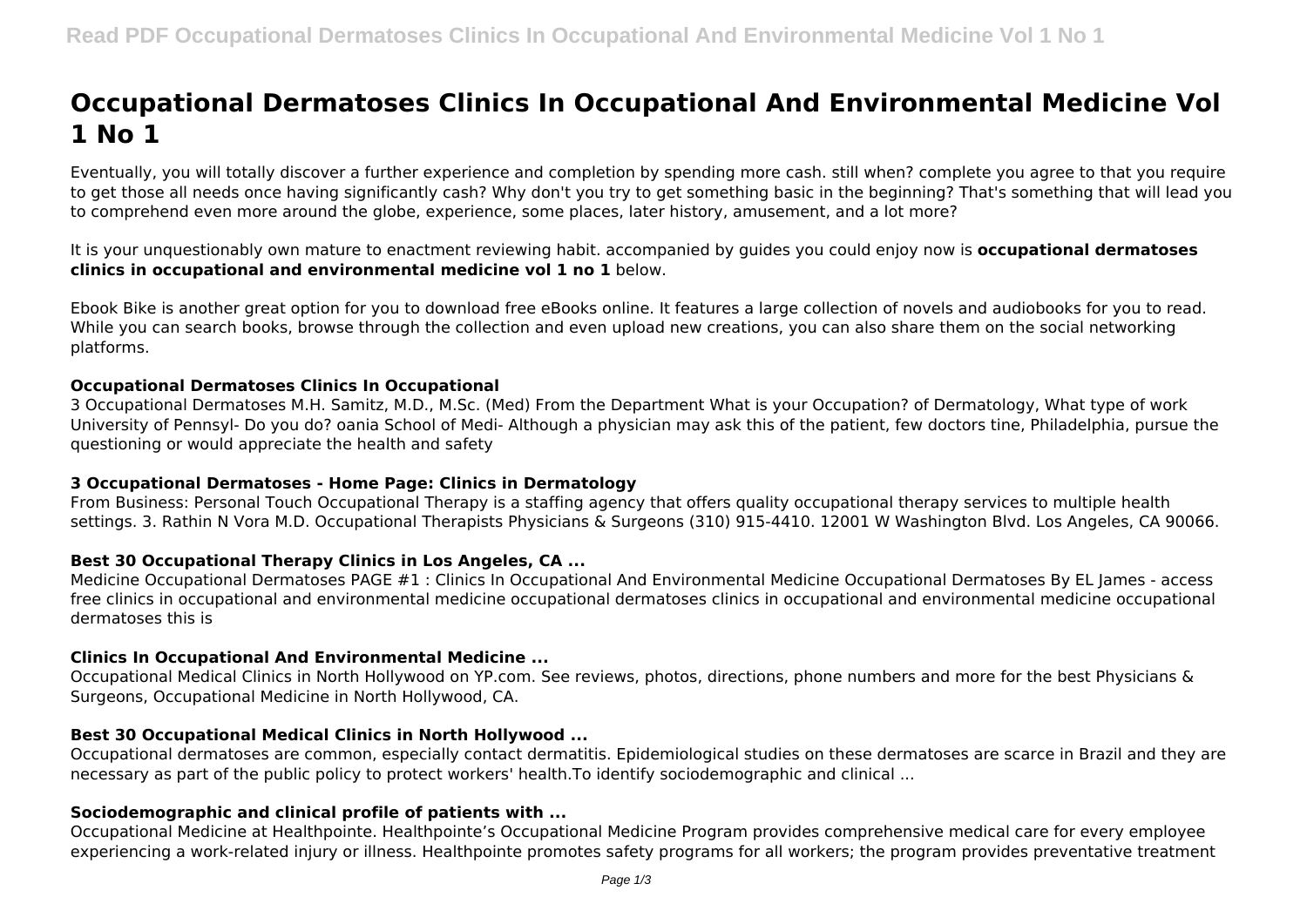as well as injury and illness management.

## **Occupational Medicine in Anaheim, Colton, Corona, Garden ...**

An Bras Dermatol. 2010;85(2):137-47. 137 Occupational dermatosis Dermatoses ocupacionais Alice de Oliveira de Avelar Alchorne 1 Maurício Mota de Avelar Alchorne 2 Marzia Macedo Silva 3 Abstract: Occupational Dermatosis is described as any alteration in the skin, mucosa or annexes that is directly or indirectly caused, conditioned, maintained or aggravated by agents present in the occu-

## **Occupational dermatosis - SciELO**

(3)Dermatology Clinic, Medicine Faculty, Coimbra University, Praceta Prof. Mota Pinto, 3000-075, Coimbra, Portugal. BACKGROUND: Occupational allergic contact dermatitis (ACD) in healthcare workers (HCWs) is common, but systemic antibiotics are rarely reported as the cause. OBJECTIVES: Characterize occupational ACD by handling systemic antibiotics.

## **Occupational allergic contact dermatitis caused by ...**

The uninjured skin represents a relatively effective barrier to penetration of many substances. Toxic chemicals and potential allergens may nevertheless penetrate the skin, thus causing contact dermatitis, which is responsible for about 90% of the cases of occupational dermatoses. An allergic mechanism appears responsible for more than half of ...

## **Prevention of occupational dermatitis - ScienceDirect**

A highly practical approach to occupational dermatoses combined with the skill and experience of specialists in clinical and experimental dermatology. The spectrum of diseases they discuss includes: \* allergic and irritant dermatitis \* contact urticaria \* photodermatoses \* systemic reactions due to percutaneous absoorption \* infectious diseases ...

# **Handbook of Occupational Dermatology | SpringerLink**

Occupational Dermatoses is the first issue of volume 6 of Dermatologic Clinics. The book is ably edited by James Taylor, whose goal for the volume is to help "rekindle interest in occupational skin diseases." The book consists of 19 chapters contributed by 23 authors from North America, the Scandinavian countries, and the United Kingdom.

## **Dermatologic Clinics: Occupational Dermatoses | JAMA ...**

Occupational Dermatitis. Dermatitis is a wide-spread occupational disease. Two common forms of dermatitis, normally seen in the workplace, are allergic dermatitis and contact (irritant) dermatitis. These conditions comprise up to 15% to 20% of all reported occupational diseases in this nation. Dermatitis is extremely prevalent because there are ...

# **Occupational Dermatitis | Environmental Health & Safety ...**

Occupational skin diseases (also known as occupational dermatoses) are skin diseases caused by exposures to hazards at work . In relation to skin the most relevant chemical hazards are irritants, sensitising, photosensitising and acnegenic agents. Biological hazards range from bacteria, fungi, viri, to skin parasites. Physical hazards include ...

## **Work-related skin diseases - OSHWiki**

Background: Occupational allergic contact dermatitis (ACD) in healthcare workers (HCWs) is common, but systemic antibiotics are rarely reported as the cause. Objectives: Characterize occupational ACD by handling systemic antibiotics. Method: A retrospective analysis was performed of ACD